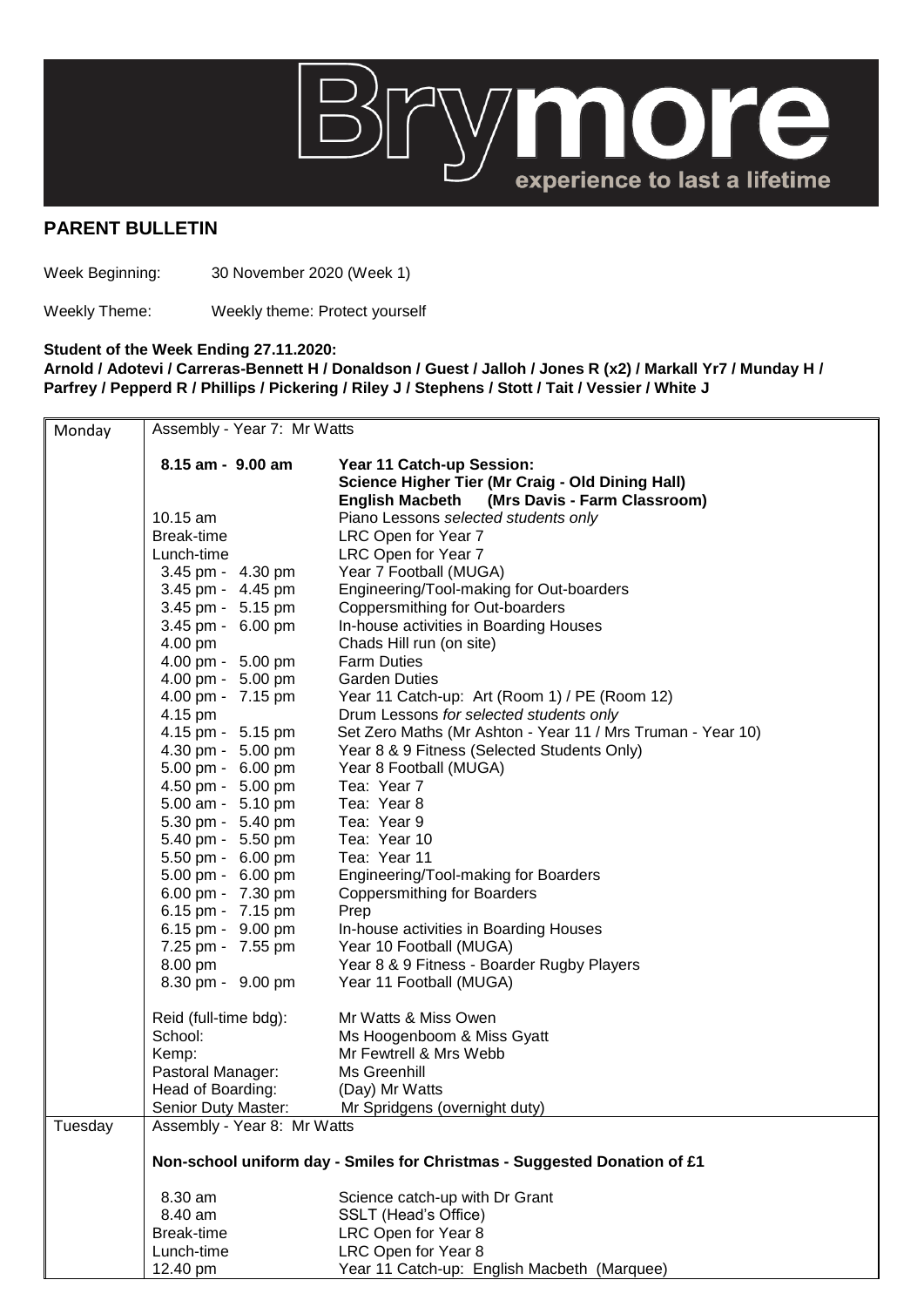| Engineering/Tool Making for Out-boarders<br>3.45 pm - 4.45 pm<br>Sheet Metal/Fabrication for Out-boarders<br>3.45 pm - 5.15 pm<br>3.45 pm - 6.00 pm<br>In-house activities in Boarding Houses<br>4.00 pm<br>Chads Hill run (on site)<br>4.00 pm - 5.00 pm<br><b>Farm Duties</b><br>4.00 pm - 5.00 pm<br><b>Garden Duties</b><br>4.00 pm - 5.00 pm<br>Year 11 Catch-up: Art (Room 1) / Computer Science (Room 2)<br>4.00 pm - 5.00 pm<br>Year 9 Rugby<br>4.30 pm - 5.00 pm<br>Year 10 & 11 Fitness (Selected Students Only)<br>5.00 pm - 6.00 pm<br>Year 8 Football (MUGA)<br>4.50 pm - 5.00 pm<br>Tea: Year 7<br>5.00 am - 5.10 pm<br>Tea: Year 8<br>5.30 pm - 5.40 pm<br>Tea: Year 9<br>5.40 pm - 5.50 pm<br>Tea: Year 10<br>5.50 pm - 6.00 pm<br>Tea: Year 11<br>5.00 pm - 6.00 pm<br><b>Woodwork for Boarders</b><br>5.00 pm - 6.00 pm<br>Year 8 Football (MUGA)<br>6.00 pm - 7.30 pm<br>Sheet Metal / Fabrication for Boarders<br>6.15 pm - 7.15 pm<br>Prep<br>6.15 pm - 7.15 pm<br>Year 11 Catch-up: Maths Higher Tier (Grade 7, 8, 9) (Rooms 10 & 11)<br>6.15 pm - 9.00 pm<br>In-house activities in Boarding Houses<br>7.25 pm - 7.55 pm<br>Year 7 Football (MUGA)<br>8.00 pm<br>Year 10 & 11 Fitness - Boarder Rugby Players<br>8.30 pm - 9.00 pm<br>Year 9 Football (MUGA)<br>Mrs Long & Miss Owen<br>Reid (full-time bdg):<br>Ms Hoogenboom & Miss Gyatt<br>School:<br>Mr Fewtrell & Mrs Webb<br>Kemp:<br>Pastoral Manager:<br>Ms Greenhill<br>Head of Boarding:<br>(Day) Mr Watts<br>Senior Duty Master:<br>Mr Spridgens<br>Assembly - Mrs Davis<br>Wednesday<br>8.15 am - 9.00 am<br>Year 11 Catch-up:<br>Science (Mr Craig - Old Dining Hall)<br>Science (Mr Lines - Farm Classroom)<br>Year 7 Football (MUGA)<br>3.45 pm - 4.30 pm<br>3.45 pm - 4.45 pm<br>Archery for Out-boarders<br>3.45 pm - 5.15 pm<br><b>Blacksmithing for Out-boarders</b><br>3.45 pm - 6.00 pm<br>In-house activities in Boarding Houses<br>Chads Hill run (on site)<br>4.00 pm<br>Guitar Lessons selected students only<br>4.00 pm<br>4.00 pm - 5.00 pm<br><b>Farm Duties</b><br>4.00 pm - 5.00 pm<br><b>Garden Duties</b><br>4.00 pm - 5.00 pm<br>Year 7 & 8 Rugby (Mr Williams & Mr Lines)<br>4.00 pm - 5.00 pm<br>Year 11 Catch-up: DT<br>4.30 pm - 5.00 pm<br>Year 8, 9, 10 & 11 Fitness Catch-up (Selected Students Only)<br>5.00 pm - 6.00 pm<br>Year 8 Football (MUGA)<br>4.50 pm - 5.00 pm<br>Tea: Year 7<br>5.00 am - 5.10 pm<br>Tea: Year 8<br>5.30 pm - 5.40 pm<br>Tea: Year 9<br>5.40 pm - 5.50 pm<br>Tea: Year 10 | 3.45 pm - 4.30 pm | Year 7 Football (MUGA)                                              |
|-----------------------------------------------------------------------------------------------------------------------------------------------------------------------------------------------------------------------------------------------------------------------------------------------------------------------------------------------------------------------------------------------------------------------------------------------------------------------------------------------------------------------------------------------------------------------------------------------------------------------------------------------------------------------------------------------------------------------------------------------------------------------------------------------------------------------------------------------------------------------------------------------------------------------------------------------------------------------------------------------------------------------------------------------------------------------------------------------------------------------------------------------------------------------------------------------------------------------------------------------------------------------------------------------------------------------------------------------------------------------------------------------------------------------------------------------------------------------------------------------------------------------------------------------------------------------------------------------------------------------------------------------------------------------------------------------------------------------------------------------------------------------------------------------------------------------------------------------------------------------------------------------------------------------------------------------------------------------------------------------------------------------------------------------------------------------------------------------------------------------------------------------------------------------------------------------------------------------------------------------------------------------------------------------------------------------------------------------------------------------------------------------------------------------------------------------------------------------------------------------------------------------|-------------------|---------------------------------------------------------------------|
|                                                                                                                                                                                                                                                                                                                                                                                                                                                                                                                                                                                                                                                                                                                                                                                                                                                                                                                                                                                                                                                                                                                                                                                                                                                                                                                                                                                                                                                                                                                                                                                                                                                                                                                                                                                                                                                                                                                                                                                                                                                                                                                                                                                                                                                                                                                                                                                                                                                                                                                       |                   |                                                                     |
|                                                                                                                                                                                                                                                                                                                                                                                                                                                                                                                                                                                                                                                                                                                                                                                                                                                                                                                                                                                                                                                                                                                                                                                                                                                                                                                                                                                                                                                                                                                                                                                                                                                                                                                                                                                                                                                                                                                                                                                                                                                                                                                                                                                                                                                                                                                                                                                                                                                                                                                       |                   |                                                                     |
|                                                                                                                                                                                                                                                                                                                                                                                                                                                                                                                                                                                                                                                                                                                                                                                                                                                                                                                                                                                                                                                                                                                                                                                                                                                                                                                                                                                                                                                                                                                                                                                                                                                                                                                                                                                                                                                                                                                                                                                                                                                                                                                                                                                                                                                                                                                                                                                                                                                                                                                       |                   |                                                                     |
|                                                                                                                                                                                                                                                                                                                                                                                                                                                                                                                                                                                                                                                                                                                                                                                                                                                                                                                                                                                                                                                                                                                                                                                                                                                                                                                                                                                                                                                                                                                                                                                                                                                                                                                                                                                                                                                                                                                                                                                                                                                                                                                                                                                                                                                                                                                                                                                                                                                                                                                       |                   |                                                                     |
|                                                                                                                                                                                                                                                                                                                                                                                                                                                                                                                                                                                                                                                                                                                                                                                                                                                                                                                                                                                                                                                                                                                                                                                                                                                                                                                                                                                                                                                                                                                                                                                                                                                                                                                                                                                                                                                                                                                                                                                                                                                                                                                                                                                                                                                                                                                                                                                                                                                                                                                       |                   |                                                                     |
|                                                                                                                                                                                                                                                                                                                                                                                                                                                                                                                                                                                                                                                                                                                                                                                                                                                                                                                                                                                                                                                                                                                                                                                                                                                                                                                                                                                                                                                                                                                                                                                                                                                                                                                                                                                                                                                                                                                                                                                                                                                                                                                                                                                                                                                                                                                                                                                                                                                                                                                       |                   |                                                                     |
|                                                                                                                                                                                                                                                                                                                                                                                                                                                                                                                                                                                                                                                                                                                                                                                                                                                                                                                                                                                                                                                                                                                                                                                                                                                                                                                                                                                                                                                                                                                                                                                                                                                                                                                                                                                                                                                                                                                                                                                                                                                                                                                                                                                                                                                                                                                                                                                                                                                                                                                       |                   |                                                                     |
|                                                                                                                                                                                                                                                                                                                                                                                                                                                                                                                                                                                                                                                                                                                                                                                                                                                                                                                                                                                                                                                                                                                                                                                                                                                                                                                                                                                                                                                                                                                                                                                                                                                                                                                                                                                                                                                                                                                                                                                                                                                                                                                                                                                                                                                                                                                                                                                                                                                                                                                       |                   |                                                                     |
|                                                                                                                                                                                                                                                                                                                                                                                                                                                                                                                                                                                                                                                                                                                                                                                                                                                                                                                                                                                                                                                                                                                                                                                                                                                                                                                                                                                                                                                                                                                                                                                                                                                                                                                                                                                                                                                                                                                                                                                                                                                                                                                                                                                                                                                                                                                                                                                                                                                                                                                       |                   |                                                                     |
|                                                                                                                                                                                                                                                                                                                                                                                                                                                                                                                                                                                                                                                                                                                                                                                                                                                                                                                                                                                                                                                                                                                                                                                                                                                                                                                                                                                                                                                                                                                                                                                                                                                                                                                                                                                                                                                                                                                                                                                                                                                                                                                                                                                                                                                                                                                                                                                                                                                                                                                       |                   |                                                                     |
|                                                                                                                                                                                                                                                                                                                                                                                                                                                                                                                                                                                                                                                                                                                                                                                                                                                                                                                                                                                                                                                                                                                                                                                                                                                                                                                                                                                                                                                                                                                                                                                                                                                                                                                                                                                                                                                                                                                                                                                                                                                                                                                                                                                                                                                                                                                                                                                                                                                                                                                       |                   |                                                                     |
|                                                                                                                                                                                                                                                                                                                                                                                                                                                                                                                                                                                                                                                                                                                                                                                                                                                                                                                                                                                                                                                                                                                                                                                                                                                                                                                                                                                                                                                                                                                                                                                                                                                                                                                                                                                                                                                                                                                                                                                                                                                                                                                                                                                                                                                                                                                                                                                                                                                                                                                       |                   |                                                                     |
|                                                                                                                                                                                                                                                                                                                                                                                                                                                                                                                                                                                                                                                                                                                                                                                                                                                                                                                                                                                                                                                                                                                                                                                                                                                                                                                                                                                                                                                                                                                                                                                                                                                                                                                                                                                                                                                                                                                                                                                                                                                                                                                                                                                                                                                                                                                                                                                                                                                                                                                       |                   |                                                                     |
|                                                                                                                                                                                                                                                                                                                                                                                                                                                                                                                                                                                                                                                                                                                                                                                                                                                                                                                                                                                                                                                                                                                                                                                                                                                                                                                                                                                                                                                                                                                                                                                                                                                                                                                                                                                                                                                                                                                                                                                                                                                                                                                                                                                                                                                                                                                                                                                                                                                                                                                       |                   |                                                                     |
|                                                                                                                                                                                                                                                                                                                                                                                                                                                                                                                                                                                                                                                                                                                                                                                                                                                                                                                                                                                                                                                                                                                                                                                                                                                                                                                                                                                                                                                                                                                                                                                                                                                                                                                                                                                                                                                                                                                                                                                                                                                                                                                                                                                                                                                                                                                                                                                                                                                                                                                       |                   |                                                                     |
|                                                                                                                                                                                                                                                                                                                                                                                                                                                                                                                                                                                                                                                                                                                                                                                                                                                                                                                                                                                                                                                                                                                                                                                                                                                                                                                                                                                                                                                                                                                                                                                                                                                                                                                                                                                                                                                                                                                                                                                                                                                                                                                                                                                                                                                                                                                                                                                                                                                                                                                       |                   |                                                                     |
|                                                                                                                                                                                                                                                                                                                                                                                                                                                                                                                                                                                                                                                                                                                                                                                                                                                                                                                                                                                                                                                                                                                                                                                                                                                                                                                                                                                                                                                                                                                                                                                                                                                                                                                                                                                                                                                                                                                                                                                                                                                                                                                                                                                                                                                                                                                                                                                                                                                                                                                       |                   |                                                                     |
|                                                                                                                                                                                                                                                                                                                                                                                                                                                                                                                                                                                                                                                                                                                                                                                                                                                                                                                                                                                                                                                                                                                                                                                                                                                                                                                                                                                                                                                                                                                                                                                                                                                                                                                                                                                                                                                                                                                                                                                                                                                                                                                                                                                                                                                                                                                                                                                                                                                                                                                       |                   |                                                                     |
|                                                                                                                                                                                                                                                                                                                                                                                                                                                                                                                                                                                                                                                                                                                                                                                                                                                                                                                                                                                                                                                                                                                                                                                                                                                                                                                                                                                                                                                                                                                                                                                                                                                                                                                                                                                                                                                                                                                                                                                                                                                                                                                                                                                                                                                                                                                                                                                                                                                                                                                       |                   |                                                                     |
|                                                                                                                                                                                                                                                                                                                                                                                                                                                                                                                                                                                                                                                                                                                                                                                                                                                                                                                                                                                                                                                                                                                                                                                                                                                                                                                                                                                                                                                                                                                                                                                                                                                                                                                                                                                                                                                                                                                                                                                                                                                                                                                                                                                                                                                                                                                                                                                                                                                                                                                       |                   |                                                                     |
|                                                                                                                                                                                                                                                                                                                                                                                                                                                                                                                                                                                                                                                                                                                                                                                                                                                                                                                                                                                                                                                                                                                                                                                                                                                                                                                                                                                                                                                                                                                                                                                                                                                                                                                                                                                                                                                                                                                                                                                                                                                                                                                                                                                                                                                                                                                                                                                                                                                                                                                       |                   |                                                                     |
|                                                                                                                                                                                                                                                                                                                                                                                                                                                                                                                                                                                                                                                                                                                                                                                                                                                                                                                                                                                                                                                                                                                                                                                                                                                                                                                                                                                                                                                                                                                                                                                                                                                                                                                                                                                                                                                                                                                                                                                                                                                                                                                                                                                                                                                                                                                                                                                                                                                                                                                       |                   |                                                                     |
|                                                                                                                                                                                                                                                                                                                                                                                                                                                                                                                                                                                                                                                                                                                                                                                                                                                                                                                                                                                                                                                                                                                                                                                                                                                                                                                                                                                                                                                                                                                                                                                                                                                                                                                                                                                                                                                                                                                                                                                                                                                                                                                                                                                                                                                                                                                                                                                                                                                                                                                       |                   |                                                                     |
|                                                                                                                                                                                                                                                                                                                                                                                                                                                                                                                                                                                                                                                                                                                                                                                                                                                                                                                                                                                                                                                                                                                                                                                                                                                                                                                                                                                                                                                                                                                                                                                                                                                                                                                                                                                                                                                                                                                                                                                                                                                                                                                                                                                                                                                                                                                                                                                                                                                                                                                       |                   |                                                                     |
|                                                                                                                                                                                                                                                                                                                                                                                                                                                                                                                                                                                                                                                                                                                                                                                                                                                                                                                                                                                                                                                                                                                                                                                                                                                                                                                                                                                                                                                                                                                                                                                                                                                                                                                                                                                                                                                                                                                                                                                                                                                                                                                                                                                                                                                                                                                                                                                                                                                                                                                       |                   |                                                                     |
|                                                                                                                                                                                                                                                                                                                                                                                                                                                                                                                                                                                                                                                                                                                                                                                                                                                                                                                                                                                                                                                                                                                                                                                                                                                                                                                                                                                                                                                                                                                                                                                                                                                                                                                                                                                                                                                                                                                                                                                                                                                                                                                                                                                                                                                                                                                                                                                                                                                                                                                       |                   |                                                                     |
|                                                                                                                                                                                                                                                                                                                                                                                                                                                                                                                                                                                                                                                                                                                                                                                                                                                                                                                                                                                                                                                                                                                                                                                                                                                                                                                                                                                                                                                                                                                                                                                                                                                                                                                                                                                                                                                                                                                                                                                                                                                                                                                                                                                                                                                                                                                                                                                                                                                                                                                       |                   |                                                                     |
|                                                                                                                                                                                                                                                                                                                                                                                                                                                                                                                                                                                                                                                                                                                                                                                                                                                                                                                                                                                                                                                                                                                                                                                                                                                                                                                                                                                                                                                                                                                                                                                                                                                                                                                                                                                                                                                                                                                                                                                                                                                                                                                                                                                                                                                                                                                                                                                                                                                                                                                       |                   |                                                                     |
|                                                                                                                                                                                                                                                                                                                                                                                                                                                                                                                                                                                                                                                                                                                                                                                                                                                                                                                                                                                                                                                                                                                                                                                                                                                                                                                                                                                                                                                                                                                                                                                                                                                                                                                                                                                                                                                                                                                                                                                                                                                                                                                                                                                                                                                                                                                                                                                                                                                                                                                       |                   |                                                                     |
|                                                                                                                                                                                                                                                                                                                                                                                                                                                                                                                                                                                                                                                                                                                                                                                                                                                                                                                                                                                                                                                                                                                                                                                                                                                                                                                                                                                                                                                                                                                                                                                                                                                                                                                                                                                                                                                                                                                                                                                                                                                                                                                                                                                                                                                                                                                                                                                                                                                                                                                       |                   |                                                                     |
|                                                                                                                                                                                                                                                                                                                                                                                                                                                                                                                                                                                                                                                                                                                                                                                                                                                                                                                                                                                                                                                                                                                                                                                                                                                                                                                                                                                                                                                                                                                                                                                                                                                                                                                                                                                                                                                                                                                                                                                                                                                                                                                                                                                                                                                                                                                                                                                                                                                                                                                       |                   |                                                                     |
|                                                                                                                                                                                                                                                                                                                                                                                                                                                                                                                                                                                                                                                                                                                                                                                                                                                                                                                                                                                                                                                                                                                                                                                                                                                                                                                                                                                                                                                                                                                                                                                                                                                                                                                                                                                                                                                                                                                                                                                                                                                                                                                                                                                                                                                                                                                                                                                                                                                                                                                       |                   |                                                                     |
|                                                                                                                                                                                                                                                                                                                                                                                                                                                                                                                                                                                                                                                                                                                                                                                                                                                                                                                                                                                                                                                                                                                                                                                                                                                                                                                                                                                                                                                                                                                                                                                                                                                                                                                                                                                                                                                                                                                                                                                                                                                                                                                                                                                                                                                                                                                                                                                                                                                                                                                       |                   |                                                                     |
|                                                                                                                                                                                                                                                                                                                                                                                                                                                                                                                                                                                                                                                                                                                                                                                                                                                                                                                                                                                                                                                                                                                                                                                                                                                                                                                                                                                                                                                                                                                                                                                                                                                                                                                                                                                                                                                                                                                                                                                                                                                                                                                                                                                                                                                                                                                                                                                                                                                                                                                       |                   |                                                                     |
|                                                                                                                                                                                                                                                                                                                                                                                                                                                                                                                                                                                                                                                                                                                                                                                                                                                                                                                                                                                                                                                                                                                                                                                                                                                                                                                                                                                                                                                                                                                                                                                                                                                                                                                                                                                                                                                                                                                                                                                                                                                                                                                                                                                                                                                                                                                                                                                                                                                                                                                       |                   |                                                                     |
|                                                                                                                                                                                                                                                                                                                                                                                                                                                                                                                                                                                                                                                                                                                                                                                                                                                                                                                                                                                                                                                                                                                                                                                                                                                                                                                                                                                                                                                                                                                                                                                                                                                                                                                                                                                                                                                                                                                                                                                                                                                                                                                                                                                                                                                                                                                                                                                                                                                                                                                       |                   |                                                                     |
|                                                                                                                                                                                                                                                                                                                                                                                                                                                                                                                                                                                                                                                                                                                                                                                                                                                                                                                                                                                                                                                                                                                                                                                                                                                                                                                                                                                                                                                                                                                                                                                                                                                                                                                                                                                                                                                                                                                                                                                                                                                                                                                                                                                                                                                                                                                                                                                                                                                                                                                       |                   |                                                                     |
|                                                                                                                                                                                                                                                                                                                                                                                                                                                                                                                                                                                                                                                                                                                                                                                                                                                                                                                                                                                                                                                                                                                                                                                                                                                                                                                                                                                                                                                                                                                                                                                                                                                                                                                                                                                                                                                                                                                                                                                                                                                                                                                                                                                                                                                                                                                                                                                                                                                                                                                       |                   |                                                                     |
|                                                                                                                                                                                                                                                                                                                                                                                                                                                                                                                                                                                                                                                                                                                                                                                                                                                                                                                                                                                                                                                                                                                                                                                                                                                                                                                                                                                                                                                                                                                                                                                                                                                                                                                                                                                                                                                                                                                                                                                                                                                                                                                                                                                                                                                                                                                                                                                                                                                                                                                       |                   |                                                                     |
|                                                                                                                                                                                                                                                                                                                                                                                                                                                                                                                                                                                                                                                                                                                                                                                                                                                                                                                                                                                                                                                                                                                                                                                                                                                                                                                                                                                                                                                                                                                                                                                                                                                                                                                                                                                                                                                                                                                                                                                                                                                                                                                                                                                                                                                                                                                                                                                                                                                                                                                       |                   |                                                                     |
|                                                                                                                                                                                                                                                                                                                                                                                                                                                                                                                                                                                                                                                                                                                                                                                                                                                                                                                                                                                                                                                                                                                                                                                                                                                                                                                                                                                                                                                                                                                                                                                                                                                                                                                                                                                                                                                                                                                                                                                                                                                                                                                                                                                                                                                                                                                                                                                                                                                                                                                       |                   |                                                                     |
|                                                                                                                                                                                                                                                                                                                                                                                                                                                                                                                                                                                                                                                                                                                                                                                                                                                                                                                                                                                                                                                                                                                                                                                                                                                                                                                                                                                                                                                                                                                                                                                                                                                                                                                                                                                                                                                                                                                                                                                                                                                                                                                                                                                                                                                                                                                                                                                                                                                                                                                       |                   |                                                                     |
|                                                                                                                                                                                                                                                                                                                                                                                                                                                                                                                                                                                                                                                                                                                                                                                                                                                                                                                                                                                                                                                                                                                                                                                                                                                                                                                                                                                                                                                                                                                                                                                                                                                                                                                                                                                                                                                                                                                                                                                                                                                                                                                                                                                                                                                                                                                                                                                                                                                                                                                       |                   |                                                                     |
|                                                                                                                                                                                                                                                                                                                                                                                                                                                                                                                                                                                                                                                                                                                                                                                                                                                                                                                                                                                                                                                                                                                                                                                                                                                                                                                                                                                                                                                                                                                                                                                                                                                                                                                                                                                                                                                                                                                                                                                                                                                                                                                                                                                                                                                                                                                                                                                                                                                                                                                       |                   |                                                                     |
|                                                                                                                                                                                                                                                                                                                                                                                                                                                                                                                                                                                                                                                                                                                                                                                                                                                                                                                                                                                                                                                                                                                                                                                                                                                                                                                                                                                                                                                                                                                                                                                                                                                                                                                                                                                                                                                                                                                                                                                                                                                                                                                                                                                                                                                                                                                                                                                                                                                                                                                       |                   |                                                                     |
|                                                                                                                                                                                                                                                                                                                                                                                                                                                                                                                                                                                                                                                                                                                                                                                                                                                                                                                                                                                                                                                                                                                                                                                                                                                                                                                                                                                                                                                                                                                                                                                                                                                                                                                                                                                                                                                                                                                                                                                                                                                                                                                                                                                                                                                                                                                                                                                                                                                                                                                       |                   |                                                                     |
|                                                                                                                                                                                                                                                                                                                                                                                                                                                                                                                                                                                                                                                                                                                                                                                                                                                                                                                                                                                                                                                                                                                                                                                                                                                                                                                                                                                                                                                                                                                                                                                                                                                                                                                                                                                                                                                                                                                                                                                                                                                                                                                                                                                                                                                                                                                                                                                                                                                                                                                       |                   |                                                                     |
|                                                                                                                                                                                                                                                                                                                                                                                                                                                                                                                                                                                                                                                                                                                                                                                                                                                                                                                                                                                                                                                                                                                                                                                                                                                                                                                                                                                                                                                                                                                                                                                                                                                                                                                                                                                                                                                                                                                                                                                                                                                                                                                                                                                                                                                                                                                                                                                                                                                                                                                       |                   |                                                                     |
|                                                                                                                                                                                                                                                                                                                                                                                                                                                                                                                                                                                                                                                                                                                                                                                                                                                                                                                                                                                                                                                                                                                                                                                                                                                                                                                                                                                                                                                                                                                                                                                                                                                                                                                                                                                                                                                                                                                                                                                                                                                                                                                                                                                                                                                                                                                                                                                                                                                                                                                       |                   |                                                                     |
|                                                                                                                                                                                                                                                                                                                                                                                                                                                                                                                                                                                                                                                                                                                                                                                                                                                                                                                                                                                                                                                                                                                                                                                                                                                                                                                                                                                                                                                                                                                                                                                                                                                                                                                                                                                                                                                                                                                                                                                                                                                                                                                                                                                                                                                                                                                                                                                                                                                                                                                       |                   |                                                                     |
|                                                                                                                                                                                                                                                                                                                                                                                                                                                                                                                                                                                                                                                                                                                                                                                                                                                                                                                                                                                                                                                                                                                                                                                                                                                                                                                                                                                                                                                                                                                                                                                                                                                                                                                                                                                                                                                                                                                                                                                                                                                                                                                                                                                                                                                                                                                                                                                                                                                                                                                       |                   |                                                                     |
|                                                                                                                                                                                                                                                                                                                                                                                                                                                                                                                                                                                                                                                                                                                                                                                                                                                                                                                                                                                                                                                                                                                                                                                                                                                                                                                                                                                                                                                                                                                                                                                                                                                                                                                                                                                                                                                                                                                                                                                                                                                                                                                                                                                                                                                                                                                                                                                                                                                                                                                       |                   |                                                                     |
|                                                                                                                                                                                                                                                                                                                                                                                                                                                                                                                                                                                                                                                                                                                                                                                                                                                                                                                                                                                                                                                                                                                                                                                                                                                                                                                                                                                                                                                                                                                                                                                                                                                                                                                                                                                                                                                                                                                                                                                                                                                                                                                                                                                                                                                                                                                                                                                                                                                                                                                       |                   |                                                                     |
|                                                                                                                                                                                                                                                                                                                                                                                                                                                                                                                                                                                                                                                                                                                                                                                                                                                                                                                                                                                                                                                                                                                                                                                                                                                                                                                                                                                                                                                                                                                                                                                                                                                                                                                                                                                                                                                                                                                                                                                                                                                                                                                                                                                                                                                                                                                                                                                                                                                                                                                       | 5.50 pm - 6.00 pm | Tea: Year 11 (Numbers reduced due to SSLT/Prefect Meal)             |
| SSLT/Prefect Meal - Dominoes Pizza/Blackmore Farm Desserts (Hall)<br>6.30 pm                                                                                                                                                                                                                                                                                                                                                                                                                                                                                                                                                                                                                                                                                                                                                                                                                                                                                                                                                                                                                                                                                                                                                                                                                                                                                                                                                                                                                                                                                                                                                                                                                                                                                                                                                                                                                                                                                                                                                                                                                                                                                                                                                                                                                                                                                                                                                                                                                                          |                   |                                                                     |
| 5.00 pm - 6.00 pm<br><b>Archery for Boarders</b>                                                                                                                                                                                                                                                                                                                                                                                                                                                                                                                                                                                                                                                                                                                                                                                                                                                                                                                                                                                                                                                                                                                                                                                                                                                                                                                                                                                                                                                                                                                                                                                                                                                                                                                                                                                                                                                                                                                                                                                                                                                                                                                                                                                                                                                                                                                                                                                                                                                                      |                   |                                                                     |
| <b>Blacksmithing for Boarders</b><br>6.00 pm - 7.30 pm                                                                                                                                                                                                                                                                                                                                                                                                                                                                                                                                                                                                                                                                                                                                                                                                                                                                                                                                                                                                                                                                                                                                                                                                                                                                                                                                                                                                                                                                                                                                                                                                                                                                                                                                                                                                                                                                                                                                                                                                                                                                                                                                                                                                                                                                                                                                                                                                                                                                |                   |                                                                     |
| 6.15 pm - 7.15 pm<br>Prep                                                                                                                                                                                                                                                                                                                                                                                                                                                                                                                                                                                                                                                                                                                                                                                                                                                                                                                                                                                                                                                                                                                                                                                                                                                                                                                                                                                                                                                                                                                                                                                                                                                                                                                                                                                                                                                                                                                                                                                                                                                                                                                                                                                                                                                                                                                                                                                                                                                                                             |                   |                                                                     |
| 6.15 pm - 9.00 pm<br>In-house activities in Boarding Houses                                                                                                                                                                                                                                                                                                                                                                                                                                                                                                                                                                                                                                                                                                                                                                                                                                                                                                                                                                                                                                                                                                                                                                                                                                                                                                                                                                                                                                                                                                                                                                                                                                                                                                                                                                                                                                                                                                                                                                                                                                                                                                                                                                                                                                                                                                                                                                                                                                                           |                   |                                                                     |
|                                                                                                                                                                                                                                                                                                                                                                                                                                                                                                                                                                                                                                                                                                                                                                                                                                                                                                                                                                                                                                                                                                                                                                                                                                                                                                                                                                                                                                                                                                                                                                                                                                                                                                                                                                                                                                                                                                                                                                                                                                                                                                                                                                                                                                                                                                                                                                                                                                                                                                                       |                   |                                                                     |
|                                                                                                                                                                                                                                                                                                                                                                                                                                                                                                                                                                                                                                                                                                                                                                                                                                                                                                                                                                                                                                                                                                                                                                                                                                                                                                                                                                                                                                                                                                                                                                                                                                                                                                                                                                                                                                                                                                                                                                                                                                                                                                                                                                                                                                                                                                                                                                                                                                                                                                                       |                   |                                                                     |
|                                                                                                                                                                                                                                                                                                                                                                                                                                                                                                                                                                                                                                                                                                                                                                                                                                                                                                                                                                                                                                                                                                                                                                                                                                                                                                                                                                                                                                                                                                                                                                                                                                                                                                                                                                                                                                                                                                                                                                                                                                                                                                                                                                                                                                                                                                                                                                                                                                                                                                                       | 7.25 pm - 7.55 pm | Year 9 Football (MUGA)                                              |
|                                                                                                                                                                                                                                                                                                                                                                                                                                                                                                                                                                                                                                                                                                                                                                                                                                                                                                                                                                                                                                                                                                                                                                                                                                                                                                                                                                                                                                                                                                                                                                                                                                                                                                                                                                                                                                                                                                                                                                                                                                                                                                                                                                                                                                                                                                                                                                                                                                                                                                                       | 7.30 pm - 8.30 pm | Young Farmers Club - Via MS TEAMS (This takes place in Week 2 Only) |
|                                                                                                                                                                                                                                                                                                                                                                                                                                                                                                                                                                                                                                                                                                                                                                                                                                                                                                                                                                                                                                                                                                                                                                                                                                                                                                                                                                                                                                                                                                                                                                                                                                                                                                                                                                                                                                                                                                                                                                                                                                                                                                                                                                                                                                                                                                                                                                                                                                                                                                                       | 8.00 pm           | Athletics (By invitation)                                           |
|                                                                                                                                                                                                                                                                                                                                                                                                                                                                                                                                                                                                                                                                                                                                                                                                                                                                                                                                                                                                                                                                                                                                                                                                                                                                                                                                                                                                                                                                                                                                                                                                                                                                                                                                                                                                                                                                                                                                                                                                                                                                                                                                                                                                                                                                                                                                                                                                                                                                                                                       | 8.00 pm - 8.30 pm | Year 10 Football (MUGA)                                             |
| Mrs Long & Lady Warren<br>Reid (full-time bdg):                                                                                                                                                                                                                                                                                                                                                                                                                                                                                                                                                                                                                                                                                                                                                                                                                                                                                                                                                                                                                                                                                                                                                                                                                                                                                                                                                                                                                                                                                                                                                                                                                                                                                                                                                                                                                                                                                                                                                                                                                                                                                                                                                                                                                                                                                                                                                                                                                                                                       | 8.30 pm - 9.00 pm | Year 11 Football (MUGA)                                             |
| School:<br>Ms Hoogenboom & Miss Gyatt                                                                                                                                                                                                                                                                                                                                                                                                                                                                                                                                                                                                                                                                                                                                                                                                                                                                                                                                                                                                                                                                                                                                                                                                                                                                                                                                                                                                                                                                                                                                                                                                                                                                                                                                                                                                                                                                                                                                                                                                                                                                                                                                                                                                                                                                                                                                                                                                                                                                                 |                   |                                                                     |
| Mr Fewtrell & Mrs Webb<br>Kemp:                                                                                                                                                                                                                                                                                                                                                                                                                                                                                                                                                                                                                                                                                                                                                                                                                                                                                                                                                                                                                                                                                                                                                                                                                                                                                                                                                                                                                                                                                                                                                                                                                                                                                                                                                                                                                                                                                                                                                                                                                                                                                                                                                                                                                                                                                                                                                                                                                                                                                       |                   |                                                                     |
| Pastoral Manager:<br>Ms Greenhill                                                                                                                                                                                                                                                                                                                                                                                                                                                                                                                                                                                                                                                                                                                                                                                                                                                                                                                                                                                                                                                                                                                                                                                                                                                                                                                                                                                                                                                                                                                                                                                                                                                                                                                                                                                                                                                                                                                                                                                                                                                                                                                                                                                                                                                                                                                                                                                                                                                                                     |                   |                                                                     |
| Head of Boarding:<br>Mr Watts                                                                                                                                                                                                                                                                                                                                                                                                                                                                                                                                                                                                                                                                                                                                                                                                                                                                                                                                                                                                                                                                                                                                                                                                                                                                                                                                                                                                                                                                                                                                                                                                                                                                                                                                                                                                                                                                                                                                                                                                                                                                                                                                                                                                                                                                                                                                                                                                                                                                                         |                   |                                                                     |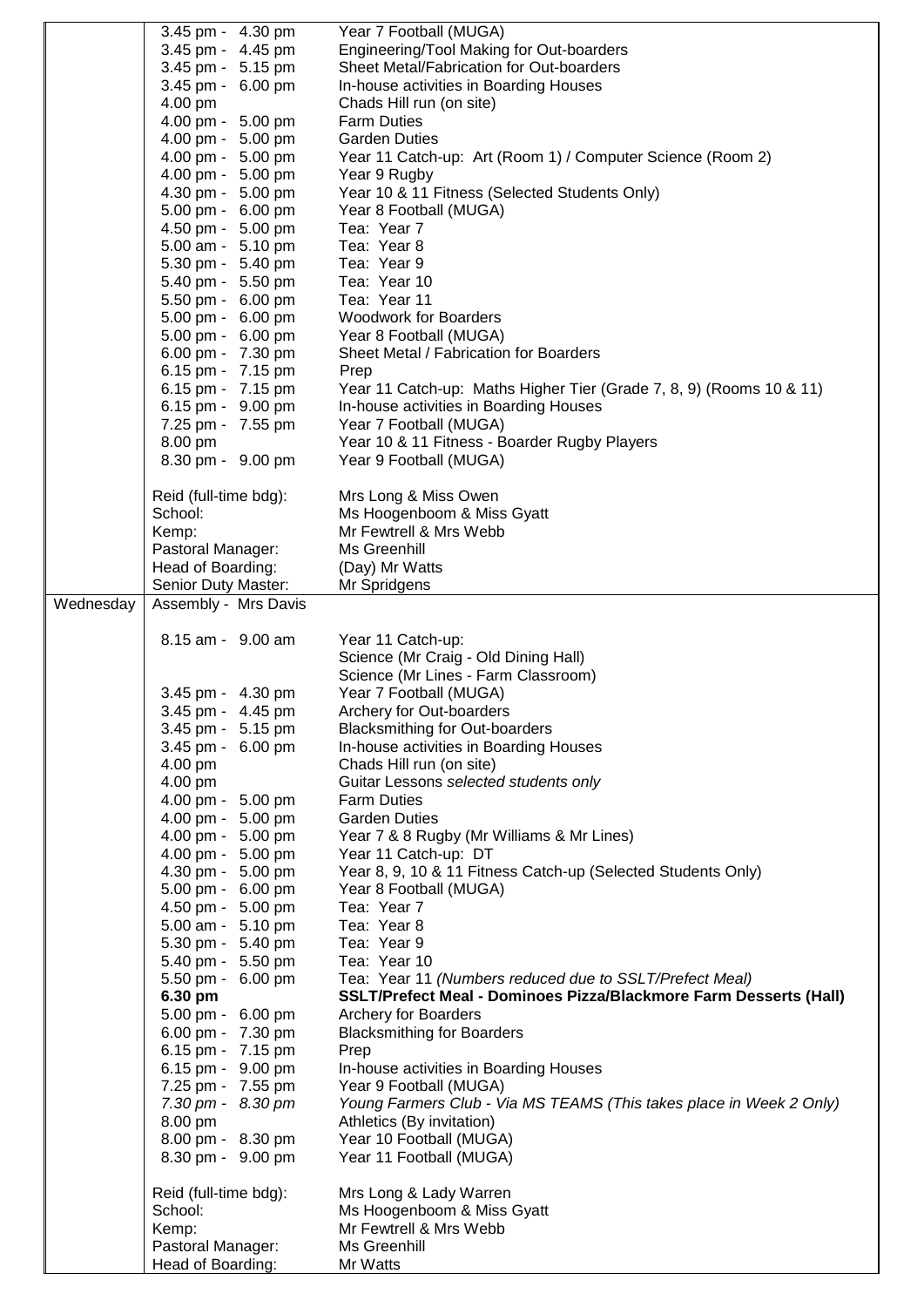|          | Senior Duty Master:                    | Mr Spridgens                                                                                   |  |
|----------|----------------------------------------|------------------------------------------------------------------------------------------------|--|
| Thursday | Assembly - Year 10: Mr Watts           |                                                                                                |  |
|          |                                        |                                                                                                |  |
|          | Break-time                             | LRC Open for Year 10                                                                           |  |
|          | Lunch-time                             | LRC Open for Year 10                                                                           |  |
|          | 3.45 pm - 4.30 pm                      | Year 7 Football (MUGA)                                                                         |  |
|          | 3.45 pm - 5.15 pm                      | Woodwork for Out-boarders                                                                      |  |
|          | 3.45 pm - 6.00 pm                      | In-house activities in Boarding Houses                                                         |  |
|          | <b>TIME TBC</b>                        | <b>Bike Track</b>                                                                              |  |
|          | 4.00 pm                                | Chads Hill run (on site)                                                                       |  |
|          | 4.00 pm - 5.00 pm                      | <b>Farm Duties</b>                                                                             |  |
|          | 4.00 pm - 5.00 pm                      | <b>Garden Duties</b>                                                                           |  |
|          | 4.15 pm - 5.15 pm                      | All Year 11: Maths Walk & Talk (Hall)                                                          |  |
|          | 5.00 pm - 6.00 pm<br>4.50 pm - 5.00 pm | Year 9 Football (MUGA)<br>Tea: Year 7                                                          |  |
|          | 5.00 am - 5.10 pm                      | Tea: Year 8                                                                                    |  |
|          | 5.30 pm - 5.40 pm                      | Tea: Year 9                                                                                    |  |
|          | 5.40 pm - 5.50 pm                      | Tea: Year 10                                                                                   |  |
|          | 5.50 pm - 6.00 pm                      | Tea: Year 11                                                                                   |  |
|          | 6.00 pm - 7.00 pm                      | Green Woodworking for Boarders                                                                 |  |
|          | 6.15 pm - 7.15 pm                      | Prep                                                                                           |  |
|          | 6.15 pm - 9.00 pm                      | In-house activities in Boarding Houses                                                         |  |
|          | 7.25 pm - 7.55 pm                      | Year 10 Football (MUGA)                                                                        |  |
|          | 7.30 pm - 9.00 pm                      | Ropes/Fitness (By invitation)                                                                  |  |
|          | 8.00 pm - 8.30 pm                      | Year 8 Football (MUGA)                                                                         |  |
|          | 8.30 pm - 9.00 pm                      | Year 11 Football (MUGA)                                                                        |  |
|          |                                        |                                                                                                |  |
|          | Reid (full-time bdg):                  | Mrs Long & Miss Owen                                                                           |  |
|          | School:                                | Ms Hoogenboom & Miss Gyatt<br>Mr Fewtrell & Mrs Webb                                           |  |
|          | Kemp:<br>Pastoral Manager:             | Ms Greenhill                                                                                   |  |
|          | Duty Master:                           | Mr Ashton                                                                                      |  |
|          | Head of Boarding:                      | Mr Watts                                                                                       |  |
|          | Senior Duty Master:                    | Mr Spridgens                                                                                   |  |
| Friday   | Assembly - Year 11: Mr Watts           |                                                                                                |  |
|          |                                        |                                                                                                |  |
|          | Break-time                             | LRC Open for Year 11                                                                           |  |
|          | Lunch-time                             | LRC Open for Year 11                                                                           |  |
|          | <b>PM</b>                              | <b>Friday Activities</b>                                                                       |  |
|          | <b>PM</b>                              | Year 11 Catch-up: English                                                                      |  |
|          | 3.30 pm                                | Out-boarders may depart                                                                        |  |
|          | 3.45 pm - 6.00 pm<br>4.00 pm           | In-house activities in Boarding Houses<br><b>Boarders may depart</b>                           |  |
|          | 4.00 pm - 5.00 pm                      | Leadership Team Prep                                                                           |  |
|          | 4.00 pm - 5.00 pm                      | <b>Farm Duties</b>                                                                             |  |
|          | 4.00 pm - 5.00 pm                      | Year 11 Catch-up:                                                                              |  |
|          |                                        | Engineering / Business Studies (for those who do not study engineering)                        |  |
|          | 4.05 pm                                | CHANGE OF TIME DURING WINTER MONTHS ONLY                                                       |  |
|          |                                        | Chads Hill run (on site)                                                                       |  |
|          | 4.50 pm - 5.00 pm                      | Tea: Year 7                                                                                    |  |
|          | 5.00 am - 5.10 pm                      | Tea: Year 8                                                                                    |  |
|          | 5.30 pm - 5.40 pm                      | Tea: Year 9                                                                                    |  |
|          | 5.40 pm - 5.50 pm                      | Tea: Year 10                                                                                   |  |
|          | 5.50 pm - 6.00 pm                      | Tea: Year 11                                                                                   |  |
|          | Reid (full-time bdg):                  | Mr Long                                                                                        |  |
|          | School:                                | (am) Ms Hoogenboom                                                                             |  |
|          |                                        | (pm) Miss Gyatt                                                                                |  |
|          | Kemp:                                  | (am) Mr Fewtrell                                                                               |  |
|          |                                        | (pm) Mrs Webb                                                                                  |  |
|          | Head of Boarding:                      | Mr Watts                                                                                       |  |
|          | Senior Duty Master:                    | Mr Spridgens                                                                                   |  |
| Saturday |                                        | Due to Government COVID Guidelines - Weekend paid activities are restricted at present.        |  |
|          |                                        | However, boys will be made aware in plenty of time as to what is available via Microsoft Teams |  |
|          | and their Houseparent.                 |                                                                                                |  |
|          |                                        |                                                                                                |  |
|          | 4.00 pm                                | Chads Hill run (on site)                                                                       |  |
|          | Reid (full-time bdg):                  | Mrs Long                                                                                       |  |
|          | Weekend Support:                       | Ms Hoogenboom                                                                                  |  |